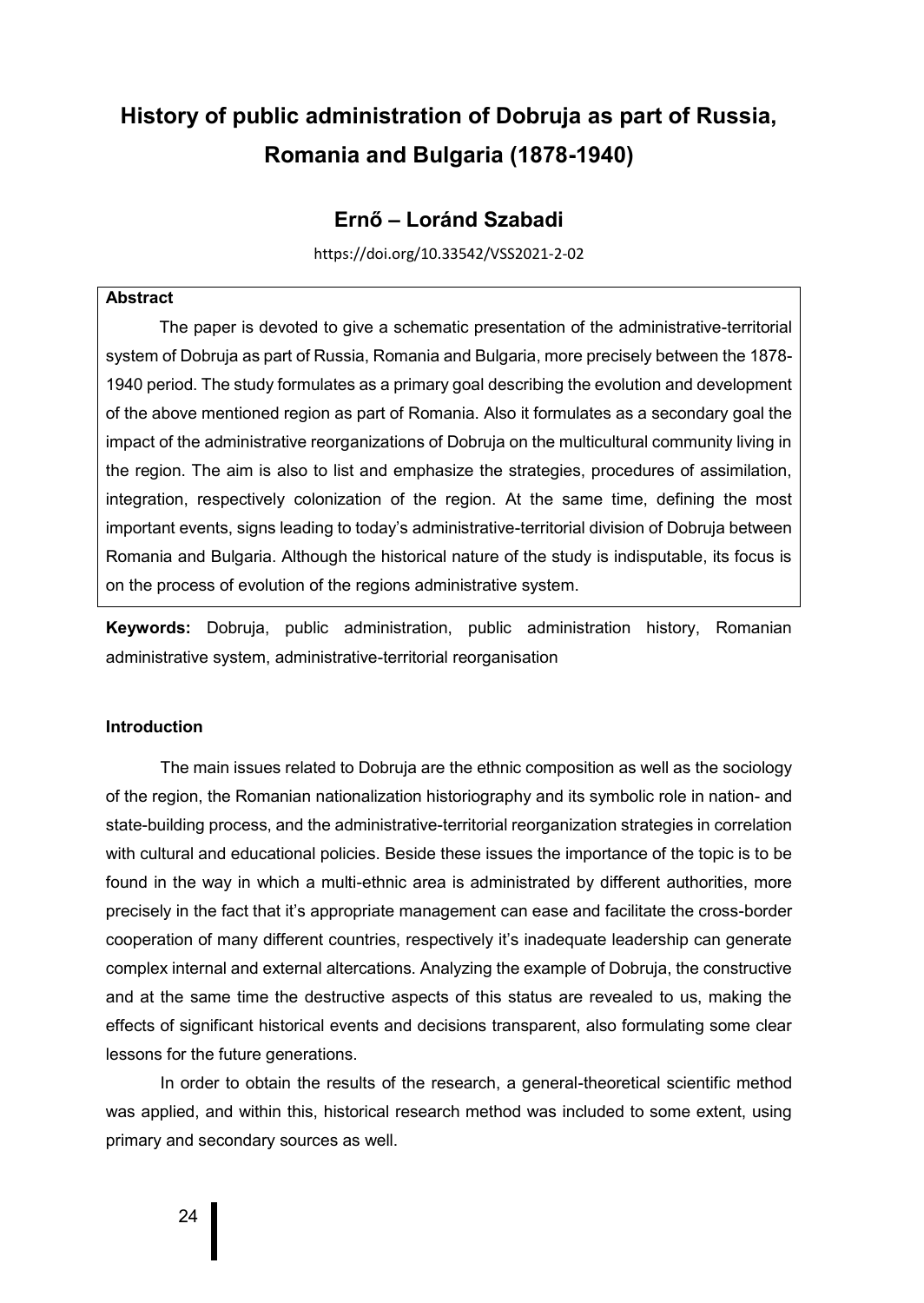#### **1. Historical background**

Dobruja is a land between the Danube and the Black Sea that is geologically connected to the Balkans. In terms of its precise geographical delimitation, it is surrounded on the north and west by the Danube Delta and the Danube shore, on the east by the Black Sea coast and on the south by the boundaries of the Silistra and Dobrich counties on the Bulgarian mainland (Iordachi, 2000). In ancient times, the region called Scythia Minor (or Lesser Scythia) was located in approximately the same area as today's historical region of Dobruja, the total area of which is now divided between Romania and Bulgaria (Szabó, 2014). The area of North Dobruja, which now forms part of Romania and includes two counties is 15,570 km², while the area of South Dobruja (Cadrilater) including two counties, which are under Bulgarian jurisdiction is 7,565 km<sup>2</sup> (Cociu, 1993).

Thanks to the Greek colonies settled on the shores of the Black Sea, the first written record of people living in the region dates back to the 7th century BC. According to these accounts, its territory was then inhabited by Thracians, who were later re-identified as Getaes and then as Dacians. The increased differentiation of the Geta and Dacian tribes from the Thracians may suggest that they were sibling ethnic groups (Pecz, 1984-1985), a hypothesis that may be supported by the existence of the same mother tongue (Bánosi, 1999). A century later, in the Greek sources associated with the area, Scythian ethnic groups appear as inhabitants of the region and then in the 3rd century BC, the Celts also appeared (Szabó, 2014). The centuries-long civil struggles between the Thracians (Ádám, 2016), the Getaes (Ocheșeanu, 1970), the Dacians (Cserni, 2014), the Scythians (Tuplin, 2010), the Greeks (Marczali et al, 1990) and the Macedonians (Boór, 2012) were ended by the rapidly expanding Roman Empire (Faragó, 2017). They were subjugated by Roman general Marcus Licinius Crassus between 29-28 (Mcpherson, 2009), and according to our reckoning, the region was organized in 6 AD as a province called Moesia. Later, the province was divided into three lesser provinces, named Lower, Upper Moesia and Scythia, until, as part of the Byzantine Empire, the region was reorganized as a new administrative-territorial unit called Thema Scythia (Ostrogorsky, 2003).

After that, it became part of the first and second Bulgarian Empire, within the framework of which the feudal system began to form during the reign of Tsar Ivan Alexander (1331-1371). In itself we may think of a rudimentary form of feudalism, according to which a peculiar system of mutual private law relations between lords, vassals and servants who owned a given region and its lands began to develop. Attempts to establish independent principalities within the Bulgarian state were already observable at the end of the 12th century, but only from the beginning of the 14th century did the permanent autonomous states actually emerge: members of the Shishman House in Vidin, Smilec In Sredna Gora, Balik and his family in Dobruja. The Despotate of Dobruja or Principality of Karvuna got its present name after the name of its most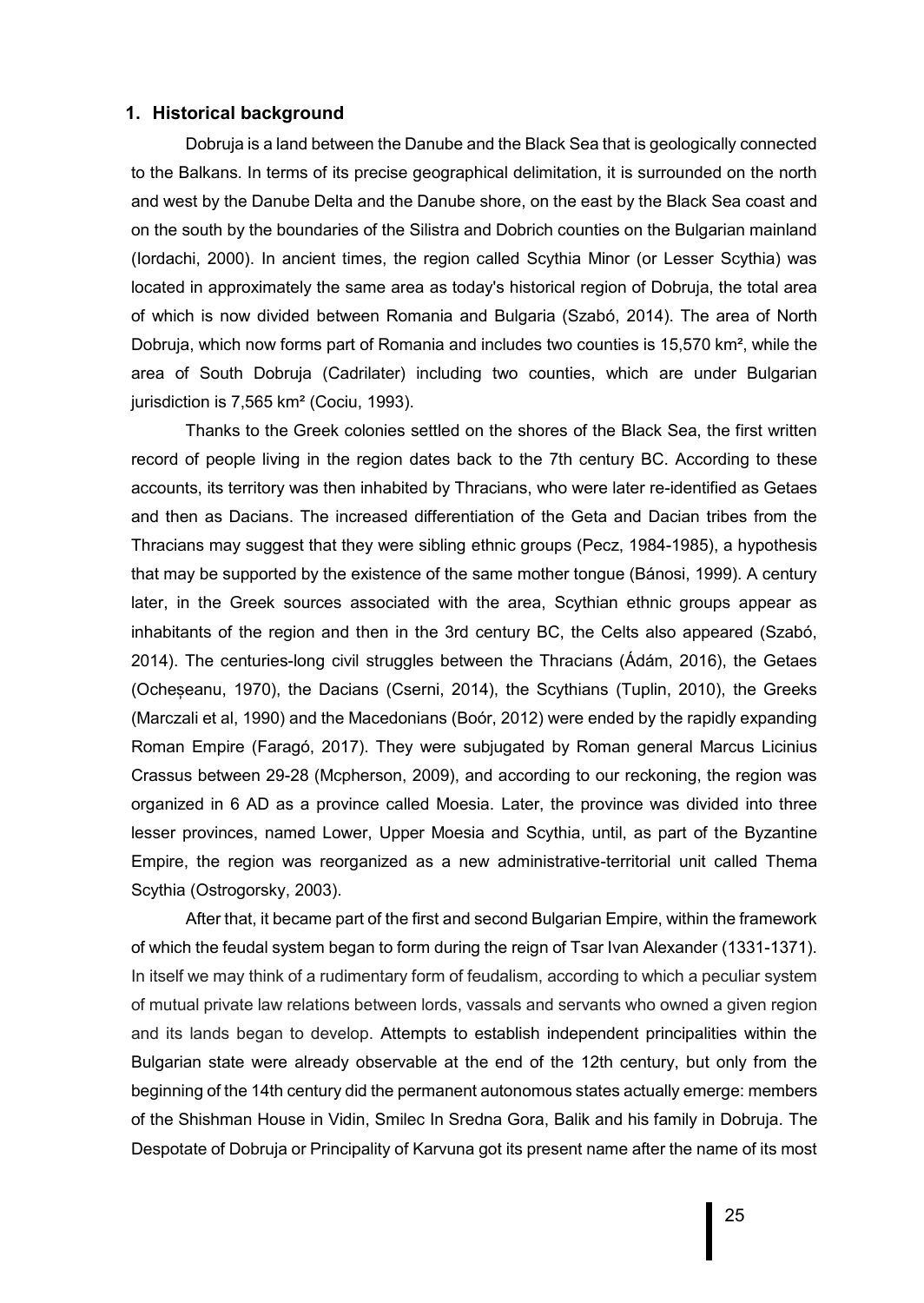famous ruler, Dobrotitsa despot, who was already mentioned in 1357 as the local ruler of Scythia Minor (Ostrogorsky, 2003). Shortly after Dobrotitsa's death, in 1390, Dobruja became part of the Ottoman Empire, before which he was briefly part of the Wallachian principality. The region under Ottoman rule came under the reign of Romania and Bulgaria in 1878, when 70% of its population was still of Turkish-Tatar origin (Tóth, 2009).

#### **2. The Consequences of the 1877-78 Russo-Turkish War**

The 1877-78 Russo-Turkish war ended with the Russian victory. The peace treaty was signed by the parties in the Turkish San Stefano (today Yesilköy), a treaty that with a significant number of amendments was confirmed by the Congress of Berlin. The most important antecedents of this war where Russia's will for expansion and for increasing its influence in the Balkans and the Caucasus, the intensification of power struggles within the Ottoman Empire, the gaining of independence from the Ottoman state by Albania, Bulgaria, Bosnia-Herzegovina, Greece, Montenegro, Serbia and Romania. By supporting the endeavours of these nations Russia quickly aligned them by itself and the same time against the Ottomans. The economic and social problems and the rebellions of the different nationalities within the Ottoman Empire have materialised in 1875 and became known as the "great Eastern crisis" (Márkusz, 2019). This crisis culminated with the Russian declaration of war sent to the Ottoman Empire in April 1877 that became the first official step of the new Russo-Turkish war (1877- 78) (Demeter et al, 2020). As a result of this process during the Congress of Berlin held in the summer of 1878 the map of the Balkan Peninsula has been redrawn (Balla, 1998).

As it has already been settled during the peace treaty from San Stefano, Dobruja was now confirmed to be partly included in the newly created Principality of Bulgaria and in the Russian Empire. The Congress of Berlin held in June 1878 has superseded the borderlines drawn up by the San Stefano Treaty, a fact that influenced the fate of Dobruja. As far as the territories were concerned although the North South Dobruja division was kept, instead significant modifications were put in place regarding their control. As a result of the initiative of Count Gyula Andrássy the control over Northern Dobruja was given to the new independent Romania, in exchange they surrendered South Bessarabia (Budjak) to the Russians. Most of the territories of South Dobruja have been given to the Principality of Bulgaria that was shortened during the congress (Raffay, 2010). At the same time, at the advice of the French representative the strip of land close to the port of Mangalia and the fortress Arab-Tabia viewing Silistra were annexed to Romania claiming that the population here was mainly Romanian. Romania also tried to claim the city of Silistra, and then a year after, in 1879, it tried to occupy it, but both the Congress of Berlin and later on the international committee have confirmed the authority of the Principality of Bulgaria over Silistra. The need for the Congress of Berlin can be found in the large-scale Russian expansion and military presence, regarding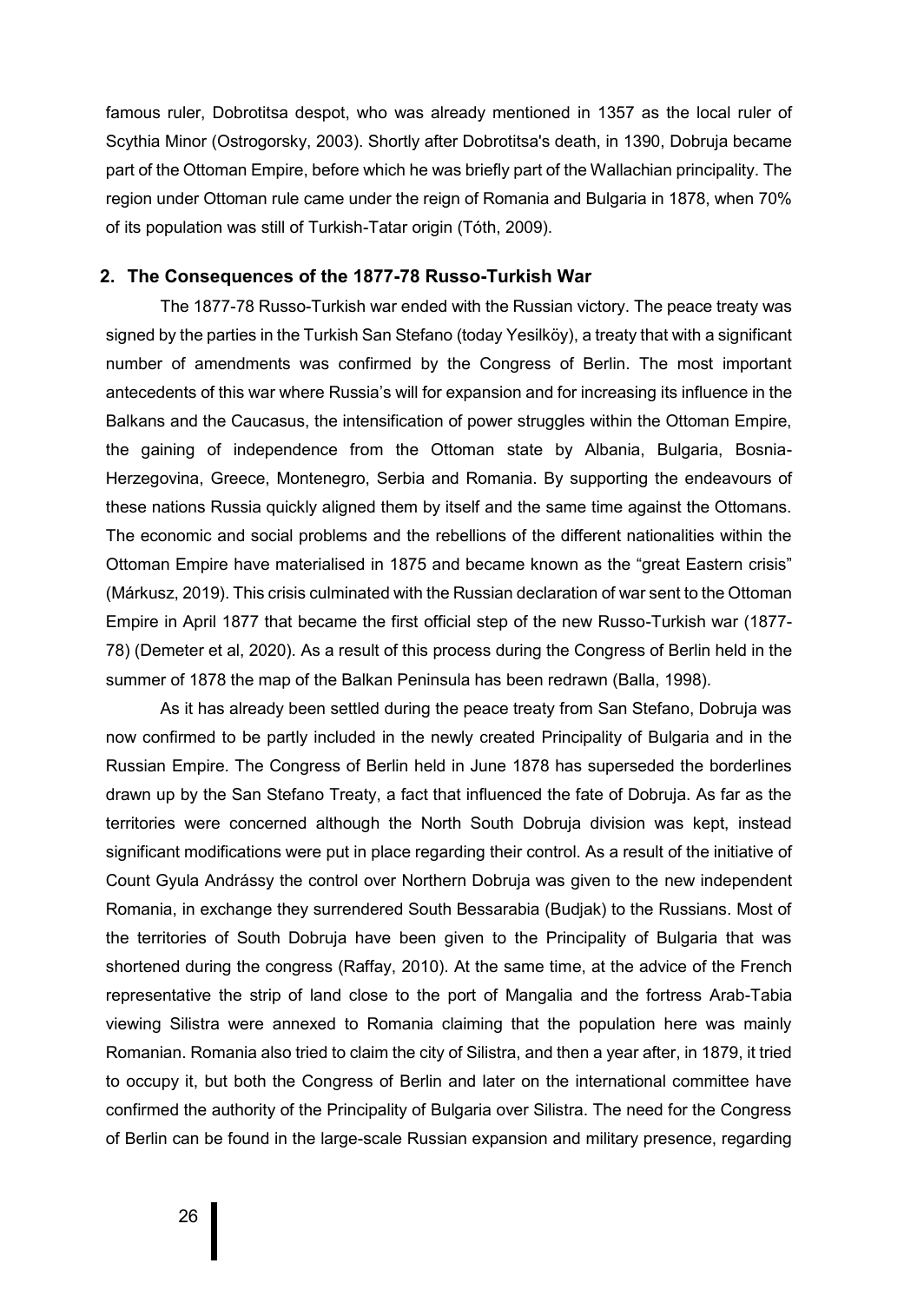which Great Britain, Germany and the Austro-Hungarian Empire have expressed their concerns (Diószegi, 1961). This driving force of the events is clearly reflected by the borderlines drawn up during the Congress, as well as in the confirmation of the newly formed principalities and monarchies and in the expansion of their territories.

In essence, the 1877-1878 Russo-Turkish War was a political game between Russia, the Ottoman Empire, and European states (Pinar, 2012). Regarding to British Consul A. H. Layard about the true motivations behind Russian war efforts, he explains that "Those who have watched the proceedings of the Russians can scarcely doubt their deliberate object has been to drive the Turkish race out of the provinces they have occupied and to replace it by the Slav. Such has been the policy of Russia in other countries which she has conquered" (Șimșir, 1989)." It is clear from this that Russia was not fighting exclusive for the territory of Dobruja or maybe for the people living here. This step was only the first in its longer-term strategy.

Practically Russia owned Northern Dobruja just half a year from 3 March 1877 to the signing of the Berlin Treaty in July 1878 resigning the territory very quickly (Pinar, 2012). Ceding the region to Romania in exchange for territories in Southern Bessarabia makes perfect sense, if we pay attention at the fact that by this move he secured a direct access for itself to the mouths of the Danube Delta (Thompson, 2022). Constantin Iordachi highlights that many Romanian politicians of the time were perceiving the province's geo-political location and multiethnic population as a danger to the country's ethnic homogeneity and political stability. Not to mention that in fact after the 1877-1878 Russo-Turkish war ended, Romania wanted to keep the regained territory of Southern Bessarabia (Budjak), resigning Dobruja (Iordachi 2002). All this means that in fact, the great powers forced Romania to cede Southern Bessarabia to Russia, for North Dobruja in return. Starting the region's integration process with this attitude it is clear that none of the administrative-territorial changes were made for the well-being of ordinary people living in the territory. Thus the inhabitants of the region gain their citizenships in 1878, they did not gain political rights. After the 1880 law came into force, theoretically they were able to exercise their political rights to. Practically from 1878 to 1908 the inhabitants of the region enjoyed only a local type of citizenship, but their political emancipation was only gradually validated in 1908-1913 (Iordachi 2002).

The independence of Romania as a monarchy was proclaimed on  $13<sup>th</sup>$  March 1881, after which event the former prince (Karl von Hohenzollern-Sigmaringen) was crowned as Charles I, however the Romanian state based on a constitutional monarchy has started transforming the administrative-territorial system in 1878, even before the Congress of Berlin. The new, internationally recognised state borrowed its administrative-territorial, administrative, cultural and educational models from France, just as it has done the same during between 1859-1866 at the unification of the two autonomous principalities within the Ottoman Empire, Moldavia and Muntenia (Raffay, 1989).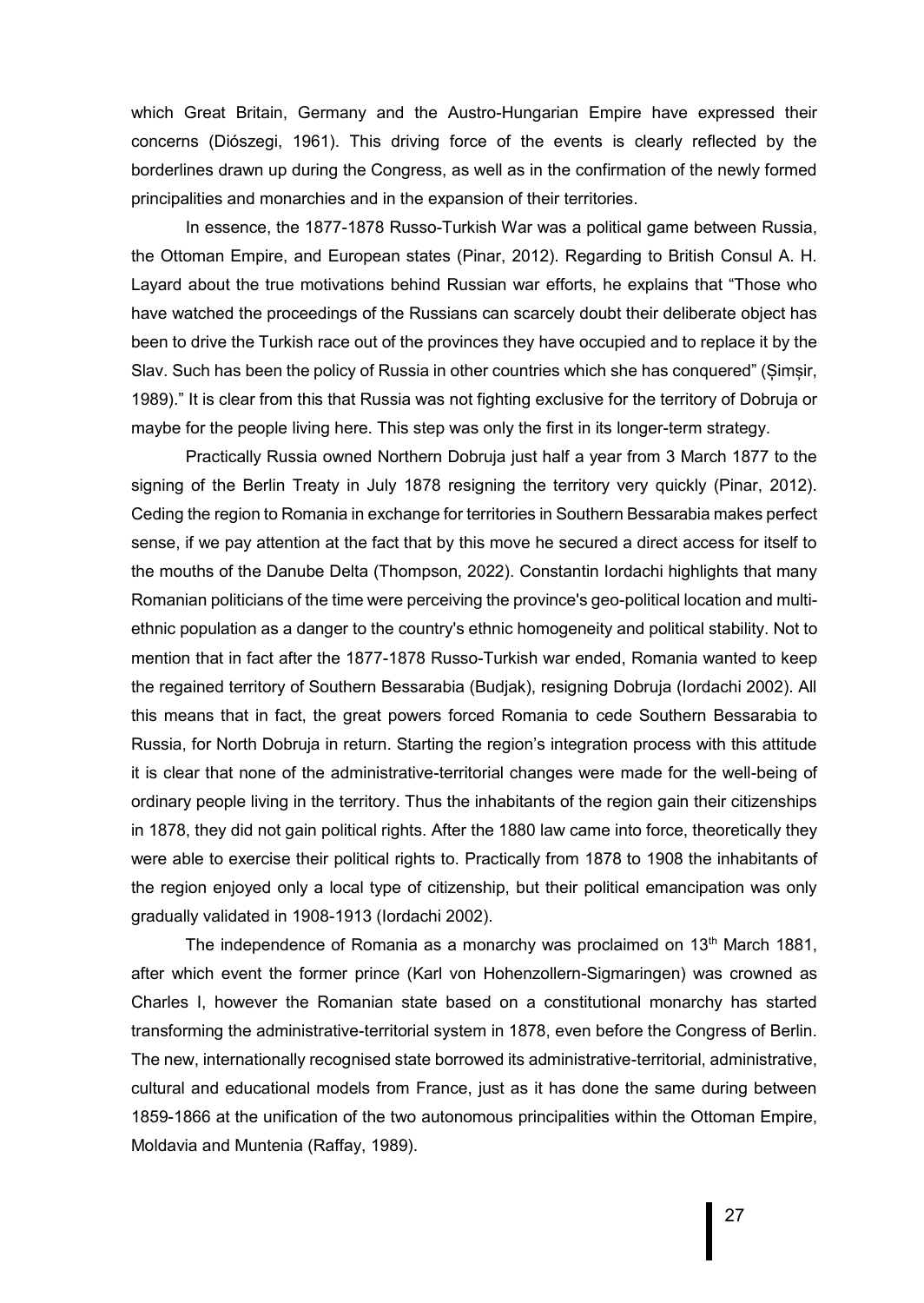### **3. The development of North and South Dobruja between 1878-1913**

Before the territory of Dobruja was divided between the Principality of Bulgaria and the Kingdom of Romania, based on the 1864 administrative reform of the Ottoman Empire, the whole of the region was reorganised into the Danube vilayet that had two sanjaks, Silistra and Tulcea. Within the sanjak of Tulcea that was given to Romania, there were thirteen kaza (Kiliia, Mahmudia, Isaceea, Tulcea, Măcin, Sulina, Hârșova, Babadag, Küstendge, Megidia, Mangalia, Cernavoda and Silistra), and its capital was the town of Tulcea which also gave the name of the sanjak.

The Romanian administration with French roots, and which was to be implemented in the case of Dobruja as well, was created during 1862-64, respectively the former Moldavian and Muntenian administrative-territorial system was unified during this period. The country now called Romania was divided into counties (județ), the counties into districts (plasă, ocoale), and the districts into communes and villages. A commune was made up of villages and farmsteads, which were the smallest administrative units. In Muntenia the district system had a tradition, but not in Moldavia. Until now the mid-level settlements in Moldavia were the lands (ținut). The head of a county was the prefect. In the districts at the beginning the vice-prefect was the leader, then starting with 1918 this role was taken over by the pretor, while the towns and villages were led by a mayor (primar). The members of the county and local councils were elected based on census. As this short presentation shows the constitution of Romania had very modern objectives, among which sharing of power (Ungureanu, 2009).

Based on the administrative-territorial system of Romania, on 28<sup>th</sup>-30<sup>th</sup> September 1878 in Dobruja three provisory counties (Constanța, Tulcea and Silistra-Noua) are created, with a total of nine districts. Tulcea County with Măcin, Sulina, Tulcea and Babadag, Constanța County with Constanța, Mangalia and Hârșova, respectively New-Silistra County with Megidia and Silistra-Nouă. The seats of the counties were in Tulcea, Constanța and Rasova. The Prefect of Tulcea county was Gheorghe M. Ghica, of Constanța Remus Opreanu and of Silistra-Noua Grigore P. Cantilli. Immediately after the new administrative units, respectively their institutions have been created, the functioning of the Northern counties needed special procedures. First every village was deemed an independent commune, then in each of them, by the end of the year, the local council was formed and the mayors took their offices. According to Remus Opreanu, the prefect of Constanța county, this was needed because the whole region was dominated by anarchy, the settlements were in a dilapidated condition, the population was starving and a great number of robbers were looting the villages. The derogation from the law and extension of control were necessary in order to ensure the stabilisation of these condition, to create living spaces, to ensure security and other basic needs. It is probable that due to the above causes the continuous changes were thought necessary by the authorities, e.g. both in the case of Tulcea and Constanța the prefects were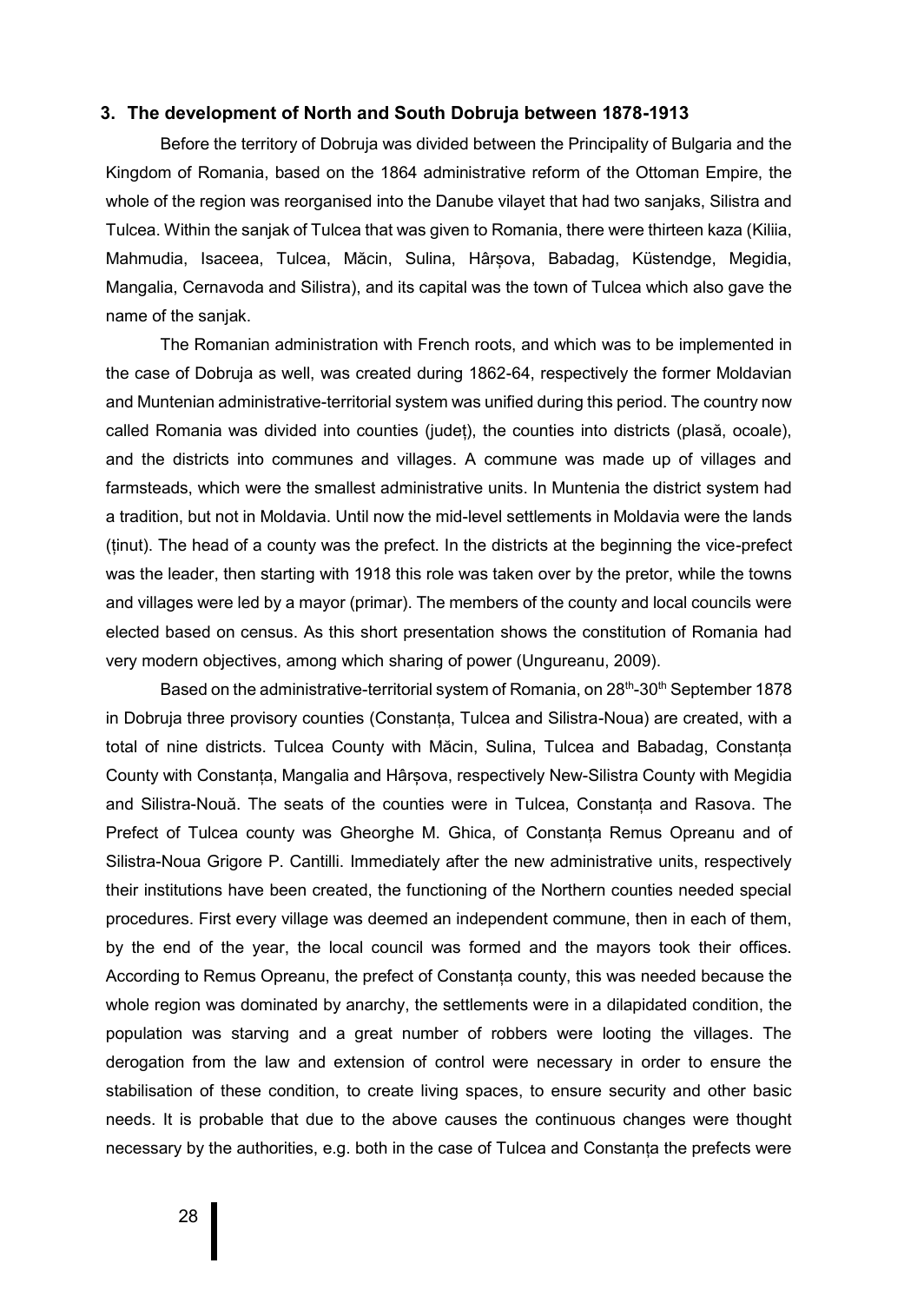replaced, the seat of New-Silistra County was moved to Cernavodă, then to Medgidia already before April, 1879 (Negulescu, 1928).

Based on a new law regarding the reorganisation of Dobruja promulgated on  $9<sup>th</sup>$  May 1880 a new administrative-territorial division was implemented. In stead of the three counties only two were created, Tulcea and Constanța, the latter now also comprising the whole of New-Silistra county. Tulcea county was made up of four districts (Babadag, Tulcea, Macin and Sulina) and Constanța of five (Constanța, Mangalia, Medgidia, Harsova and Silistra-Noua). Within the districts both counties had seven townships, respectively Tulcea had 56 communes made up of 120 villages, and Constanța 72 communes of 301 villages. According to Dumitru Valentin Pătrașcu this administrative reorganisation and the preceding implementation of laws regarding justice, tax system and customs service, land and forest management, a system similar to the other regions of the state was created in only two years (Pătrașcu, 2011). After these measures, though the districts were reorganised several times (1892, 1897 and 1909) (Lahovari, 1902), the boundaries of the counties have not been modified (Negulescu, 1928).

Starting with 1879 the population of Constanța will be on the rise and in 1880 it has a population of 64,902, out of which 14,884 were Romanians, 14,974 Turkish, 22,584 Tartars, 8492 Bulgarians and 4000 other nationalities. Tulcea County shows a similar tendency and ethnic composition. In the same period the population of the latter county was 75,070. From 1881 onwards the population of Dobruja is mostly enriched with settlers from Romania's other regions and from the immigrants of other countries (Rădulescu et al, 1998), a process that was in line with Romania's planned, strategic considerations. The significant number of the settlers is also confirmed by the fact that new villages were created for them, e.g. Făgărașul Nou, Caramurat (Negulescu, 1928). Another important aspect was that especially during the early years of the new administrative system, the Principality of Bulgaria encouraged ethnic Bulgarians to move from Northern Dobruja to Southern Dobruja (Rădulescu et al, 1998). This would result in a drop in population, but it was not the case as the empty villages were almost immediately colonised with the newly arrived settlers. Starting with 1880 Italians from Friuli and Veneto have also settled in the northern regions of Dobruja, some have worked in the granite mines of the Măcin mountains, while others worked as simple farmers (Marian et al, 2008).

There were a great number of factors that defined the development of North Dobruja and its similar organisation to the rest of Romania's other regions. As it was many times underlined by the leaders of Tulcea and Constanța counties, Romania took over this region in 1878 in a state of dilapidation, where the lack of infrastructure, state authorities and basic resources were dominant, respectively the small number of people living here were battling disease and starvation. When the Russo-Turkish War of 1877-78 broke out most of Dobruja's population was made up of Turks, Bulgarians and Tartars. However, during the war most of the Muslim population was evacuated into Bulgarian and Turkey (Rădulescu et al, 1998).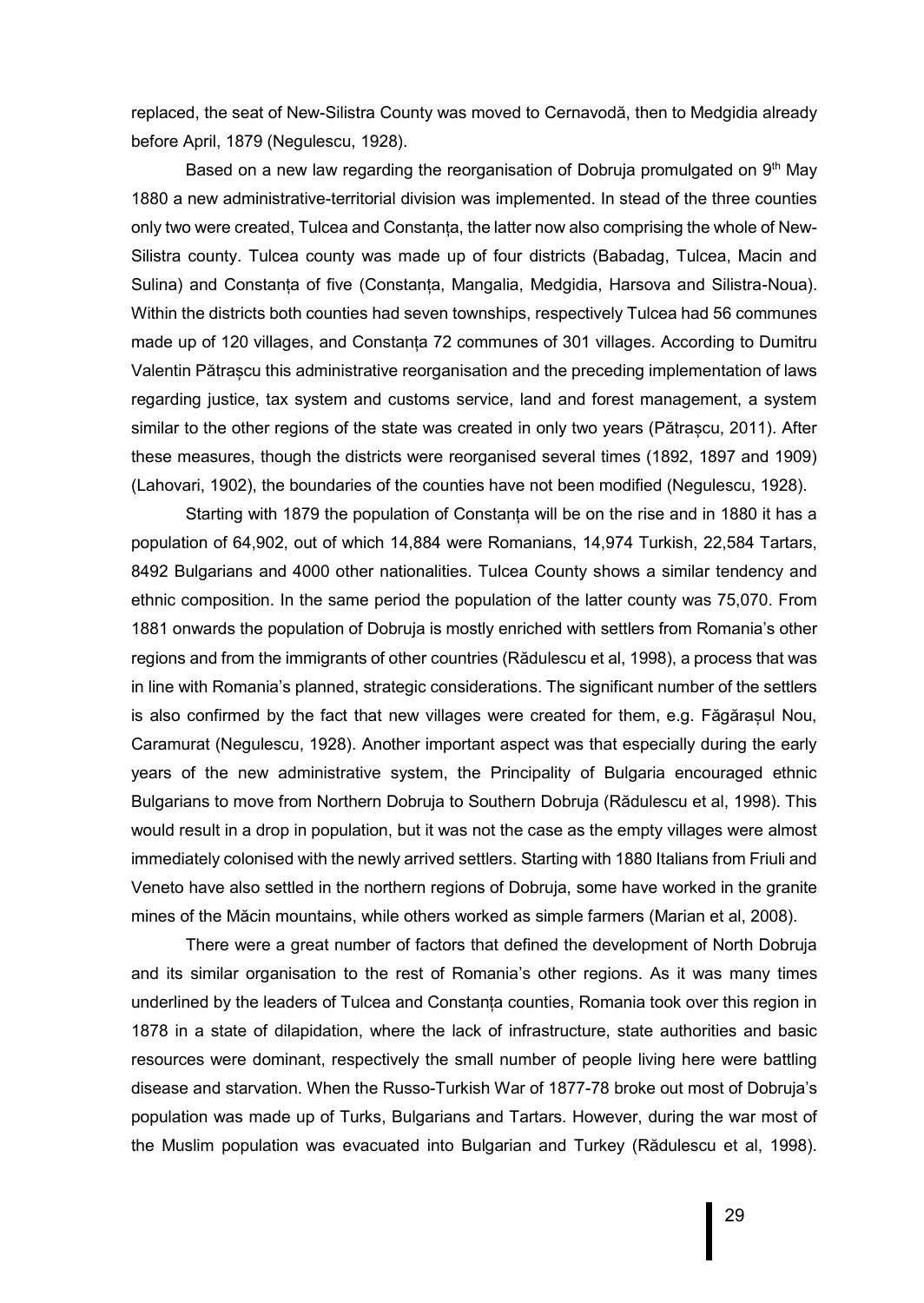Similarly, part of the Lipovans and Ukrainians emigrated from the region, mostly to Ukraine. By the fact that the state's leadership brought settles here large groups, communities from other Romanian regions, one can say that the state took the first step towards the colonisation of Dobruja. With the mobilisation of large material resources within two years state institutions are created with corresponding buildings, health centres, pharmacies, public baths, economic and cultural associations, banks, schools and churches are brought to life. A special attention was given to education, and though it seemed flexible and broad, one of the objectives was to aid the assimilation of the different nationalities. As an illustration to the above, the 19 newly built schools of Constanța County that operated between 1879-80 had courses exclusively in Romanian language, but also hiring Muslim (Turkish and Tartar) teachers. One could see this as gesture of good faith towards a community still in majority, but at the same time one could ask why none of these newly founded educational institutions were not exclusively made available for the Muslim community. Furthermore, it was a custom to send with scholarship pupils to Bucharest and Iași and on the day of their departure they were seen off by their colleagues and teachers while the anthem of Romania was played. The data regarding Tulcea County are scarcer, but the report of prefect Paul Stănescu shows that in 1885 in the county there were 105 educational institutions. It is probable that the practices detailed regarding Constanța County were valid in this case as well, as the strategies of the central power regarding Dobruja were based on a unified vision.

In 1881 on the territory of Constanța County 25 Romanian churches were built and in 1882 the cathedral of Constanța was also finished, and all these were financed by the state. During the same period the local Romanian leaders encouraged the Muslim population to build mosques, but there are no information regarding whether the Romanian state offered any financing, which leads us to the conclusion that there were none. According to the Bulgarian historians after 1885 the Romanian Church authorities have taken over the control over all local Churches, except two in Tulcea and Constanța cities that managed to retain their traditional Slavic Bulgarian liturgy (Kosev et al, 1963). In contrast with the 25 Romanian churches build over one year, between 1879-1900 the ethnic Bulgarians have built 15 new churches in North Dobruja (Rădulescu et al, 1998). Although the lands and other possessions have not been owned by a narrow layer of the local communities, these properties have still been reallocated among the native and settled populations in order to "ensure public welfare". Ultimately, in 1882 monuments that commemorated the region's annexation by Romania and the symbols of the state have been erected (Negulescu, 1928).

The process of rebuilding the region, its infrastructure and institutions was rapid in order to replace and reshape multi-cultural heritage of Dobruja, but also to quickly assimilate local minorities (Iordachi 2002). In addition to the massive colonization with ethnic Romanians of the region, four main reasons facilitated assimilate North Dobrogea: (1) the establishment of a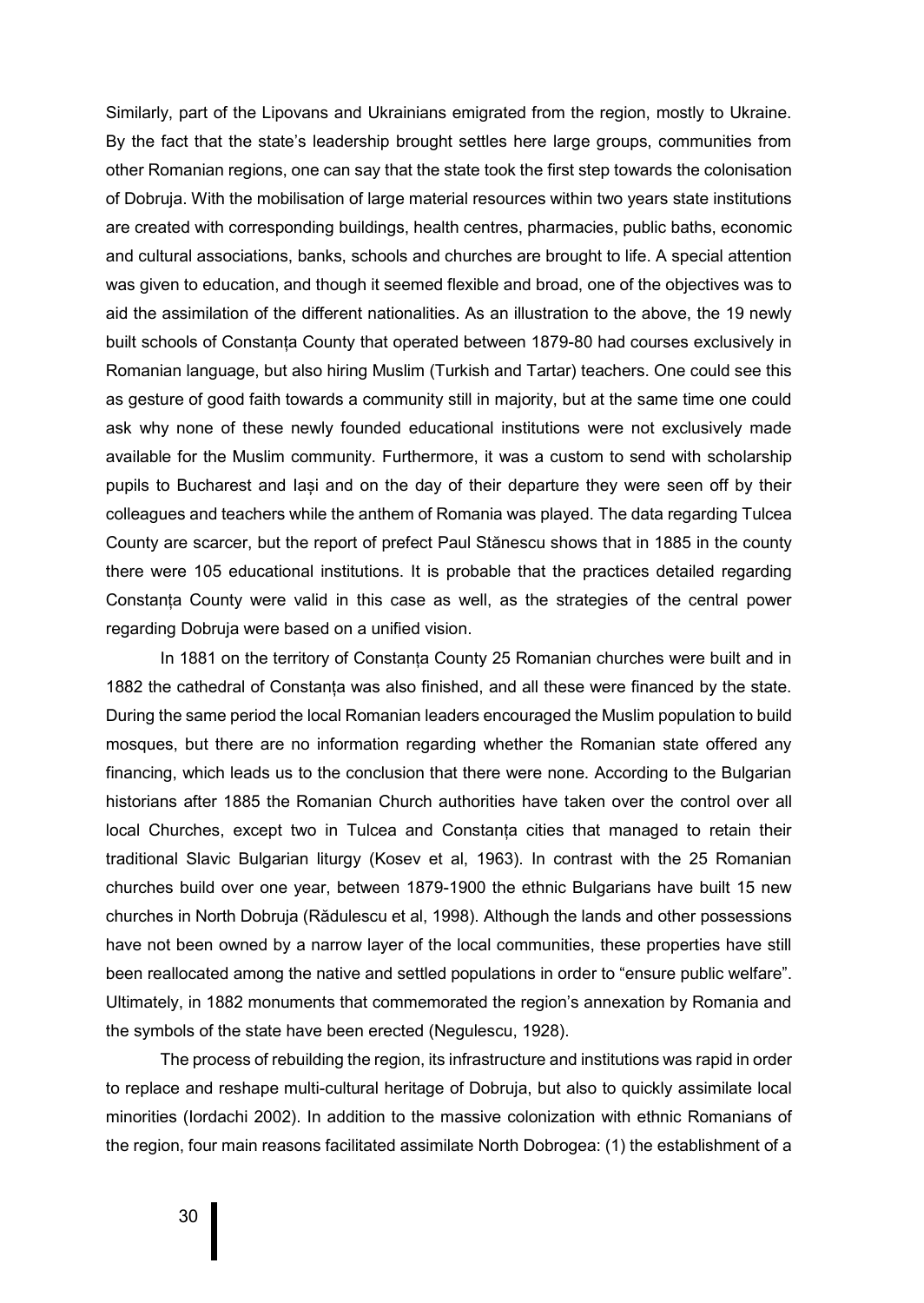highly centralized political and administrative regime; (2) the exclusion of Dobruja's non-Romanian economic elites from political rights; (3) cultural homogenization; (4) nationalization of landed property (Iordachi 2002). In this case, we can see a practical example of cultural homogenization attempt. Putting this strategy into practice, it is clear that in terms of the ethnic composition of the region, homogenization was the primary goal and not the preservation of diversity and multiculturalism. Although the increase in the population of the region can be attributed to those who moved largely from other regions of Romania, in terms of church construction directives and education policies, these strategies were primarily aimed at assimilating indigenous communities and not serving the newly arrived inhabitants.

By 1896 the population of Constanța County doubles in comparison with the numbers from 1880, numbering a total of 112,227 out of which 56,617 persons declared themselves Romanian. The number of the educational institutions has also risen at this time there were 83 schools. At the same time at the intervention of D. Bănescu the building of road system of the county, the infrastructure has also started. Regarding the development of Tulcea County details are to be found in the report of Luca Ionescu. Compared to the year 1880, here the population has also almost doubled by 1904, counting 136,213 out of which 51,442 considered themselves Romanians. Ionescu openly and clearly assumed the fact that in his opinion the most important achievement of the last 25 years was the population, colonisation of the Danube Delta with ethnic Romanians, as well as the total assimilation of the multi-ethnic population, namely the national, confessional, economic and political unification. The 1904 report of Constanța County has detailed similar results and directives, and according to this the population of Constanța at the time was 139,570 out of which 80,137 persons considered themselves Romanians. At the same time the prefect, Scarlat Vârnav, by expressing his thoughts on expanding the territorial possessions of the county, he also reveals Romania's simple strategy regarding Dobruja, i.e. his single and continuous activity regarding the region can only be the strengthening of the Romanian nation by growing the numbers of the population. In 1911 the population of Constanța county is 172,838, then in 1921 it increases to 176,989 out of which 119,304 declared themselves Romanian (Negulescu, 1928).

The administrative-territorial transformation of South Dobruja was slower compared to the North territories annexed to Romania. The bases for the development of the Principality of Bulgaria's state organisation have been done with the help of the Russian Empire and then in 1881 the framework and forms of administration are defined (Demeter et al, 2020). The territory of the Principality of Bulgaria was divided into 21 administrative units (okrug) out of which the territory of South Dobruja was covered by Silistra and Varna Counties. The counties were divided into districts (okolia), and these into smaller areas (obshtina). The small areas with local administration contained several farmsteads, villages and towns. Silistra had three (Bazaurt, Khaskovo and Silistra) and Varna five (Balchic, Varna, Pazardzhik - Dobric from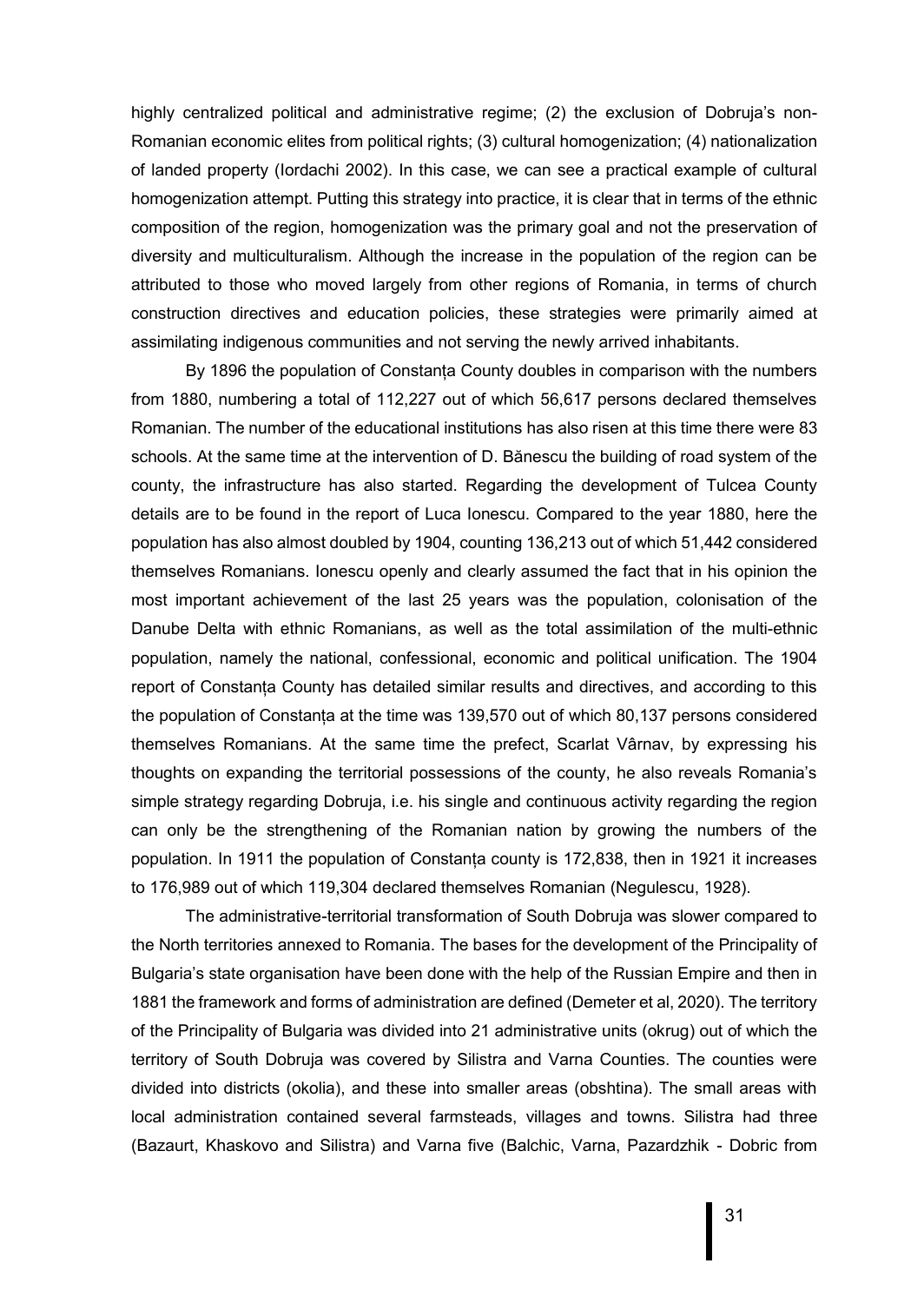1882, Khadzhioglu and Dobrici) districts. The county system of Bulgaria was modified first in 1888 and then again in 1893, but none of these changes has a significant effect on the territory of South Dobruja. In the same time it must be underlined that in 1888 the three districts of Silistra are modified. The new district system was composed of Ak-Kadzhilar, Kurt-Bunar and Silistra, while the districts of Bazaurt and Khaskovo have disappeared. During 1900-10 a great number of administrative-territorial changes are implemented, this time affecting both counties from South Dobruja. Out of the three districts of Silistra one is going to be included into Varna and one into Ruse and the remaining one (Ak-Kadzhilar) is completely dismembered, abolishing its independence. Varna county loses one of its districts from before 1900, but being expanded with the Kurt-Bunar district of Silistra, its territory does not really change (Cannon, 2019). After this administrative-territorial reorganization the county of Ruse had 5 districts (Biala, Razgrad, Ruse, Silistra and Tutrakan), respectively the county of Varna also 5 districts (Balchik, Dobrich, Kurt-Bunar, Provadiia and Varna).

The next change that affects both North and South Dobruja comes about in the first years of the 20<sup>th</sup> century. The nations of the Balkans have organised different movements in a great number of cases and with different causes, the results of which were revolts, rebellions. Taking advantage of the fact that after the Italo-Turkish War of 1911 the Ottoman Empire was considerably weakened, Bulgaria, Greece, Montenegro and Serbia have created in 1912 the League of Balkans, having the objective the total liberation of the territories they considered their own.

They declared war to the Ottoman Empire in the same year and thus the the First Balkan War has started. Within six months the League of Balkans emerged victorious, but due to the dissatisfaction with the results of the Treaty of London regarding the territories, the League has broken up, and its former members completed with the Ottoman Empire and Romania have started the Second Balkan War against Bulgaria. The second peace treaty was signed in August, 1913 in Bucharest by Bulgaria, Greece, Montenegro, Romania and Serbia, putting a definitive end to the Balkan War. Under the provisions of the peace treaty Romania has obtained South Dobruja from Bulgaria, including the fortress of Silistra and the town of Balchik (Jelavich, 1996).

#### **4. The Administration of Dobruja between 1913-1925**

As a result of the signing of the 1913 Bucharest peace treaty that ended the Balkan Wars, the Cadrilater (Southern Dobruja) becomes part of Romania thus the number of the country's counties increases from 32 to 34 (Jelavich, 1996). The Romanian authorities reorganise the Bulgarian administrative-territorial system of the region in the same year, creating Dobrici County out of the former Varna okrug, and Durostor County out of the Silistra okrug. While Dobrici was reorganised under the Romanian authority without major territorial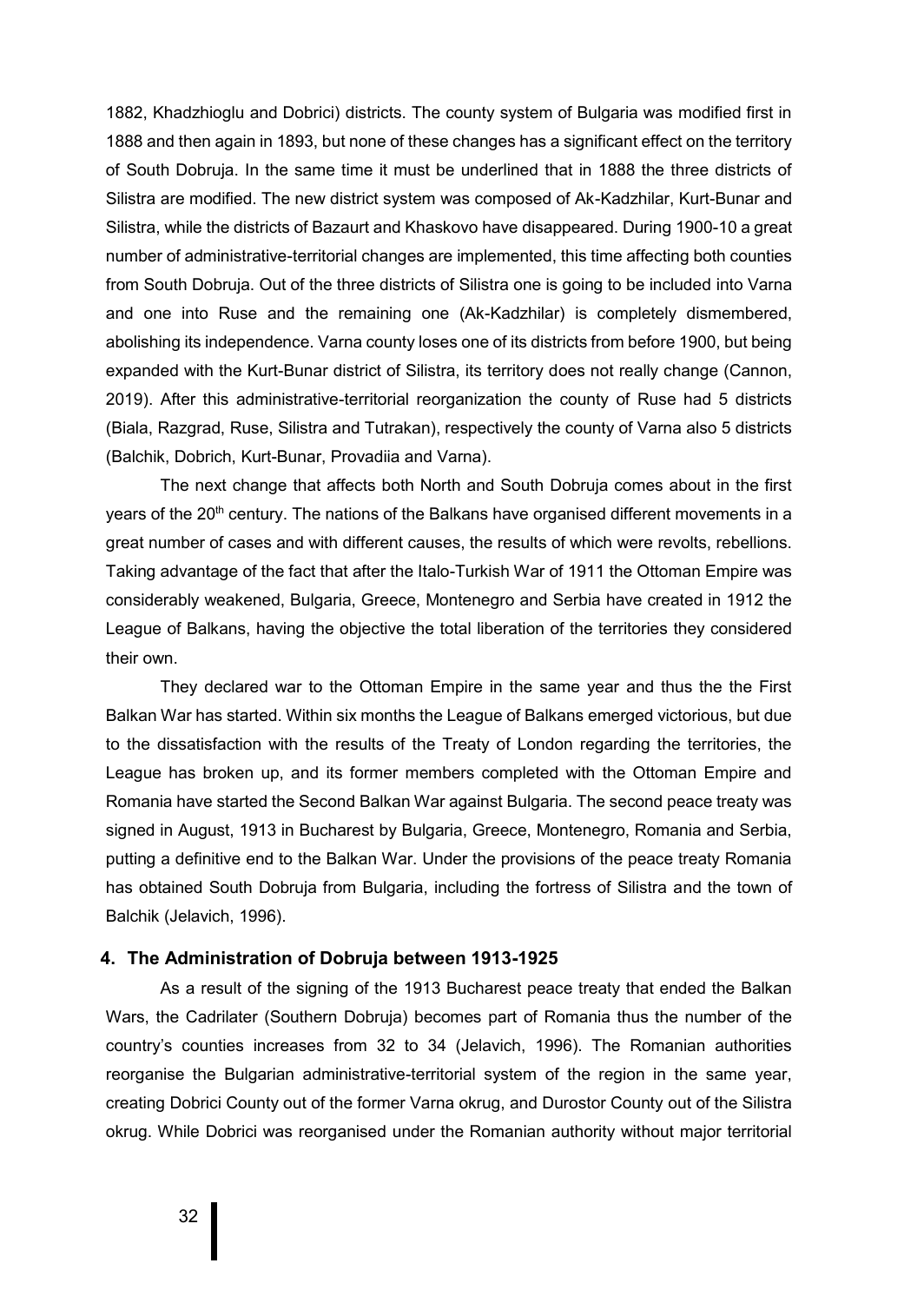changes, Durostor was expanded with the settlements of Constanța county's Ostrov district, thus increasing the territory it had under Bulgarian control. In Dobrici County three districts were created with a total of 233 villages (Balchik 72, Casim 63 and Ezibei 98 settlements), and its seat became the town of Dobrici with which the Romanian authorities have organised three townships (Dobrici, Balchik and Cavarna). The number of districts of the North Dobruja Constanța County was reduced to four from five, all except one being also renamed (Dunărea with seat at Hârșova, Mangalia with seat at Mangalia, Ovidiu with seat at Constanța) and Traian with seat at Megidia). The town of Ostrov and the neighbouring territories are reorganised into Durostor County. The latter will have four districts with a total of 195 villages (Accadanlar 48, Curtbunar 41, Silistra 63 and Turtucaia 43 settlements), its seat becomes Silistra and with it there is going to be three townships. On  $1<sup>st</sup>$  April 1914, just before the outbreak of the WW I, both the name of Dobrici town and county were changed. The county shall be given the Greek origin Caliacra name, while the town will be called Bazargic. At the same time the administrative-territorial reorganisation has taken place in the region, similarly to North Dobruja a fierce Romanisation was started following the paradigms and practices detailed in the previous chapter.

In 1913 the population of the territory just obtained from the Principality of Bulgaria had roughly a population of 300,000, 2% (6000 people) of which considering themselves ethnic Romanians (Sweet, 1957). In the same year the population of North Dobruja that was under Romanian authority for 35 years, numbered 380,430 persons, out of which 216,425 (56.8%) declared themselves Romanian (Roman, 1919). Totalising these numbers, when Dobruja's territory was united under Romanian control in 1913, the region's population was just over 680,000 out of which only 222,000 persons, i.e. 33% of the population considered themselves Romanian (Boia, 2001). It must be mentioned that until the 1925 administrative reforms the territory of North Dobruja's counties and districts did not change.

Except for a few years, South Dobruja remained part of Romania during WW 2, with insignificant changes in the administrative-territorial makeup, up until the Treaty of Craiova was signed by Bulgaria and Romania on  $7<sup>th</sup>$  September 1940 (Ciorbea, 2017). After Romania entered WW 1 as an ally of France and Russia, the Central Powers had occupied many regions of Romania, including the whole of Dobruja. Starting with 1916 in Romania under Germany's control a German military general governorate was set up, that until 1918 represented the highest power in state. Under the command of the general governorate there were three military governorates (Muntenia, Bucharest and Dobruja), one of which in Dobruja (both in the North and South) was working under Turkish, Bulgarian and German government (Balla, 2017). Shortly after the end of WW1, in accordance with the Treaty of Neuilly from 1919, Romania had regained its lost territories and within a few months had reinstated the administrative-territorial system from before 1916, a system that was changed only in 1925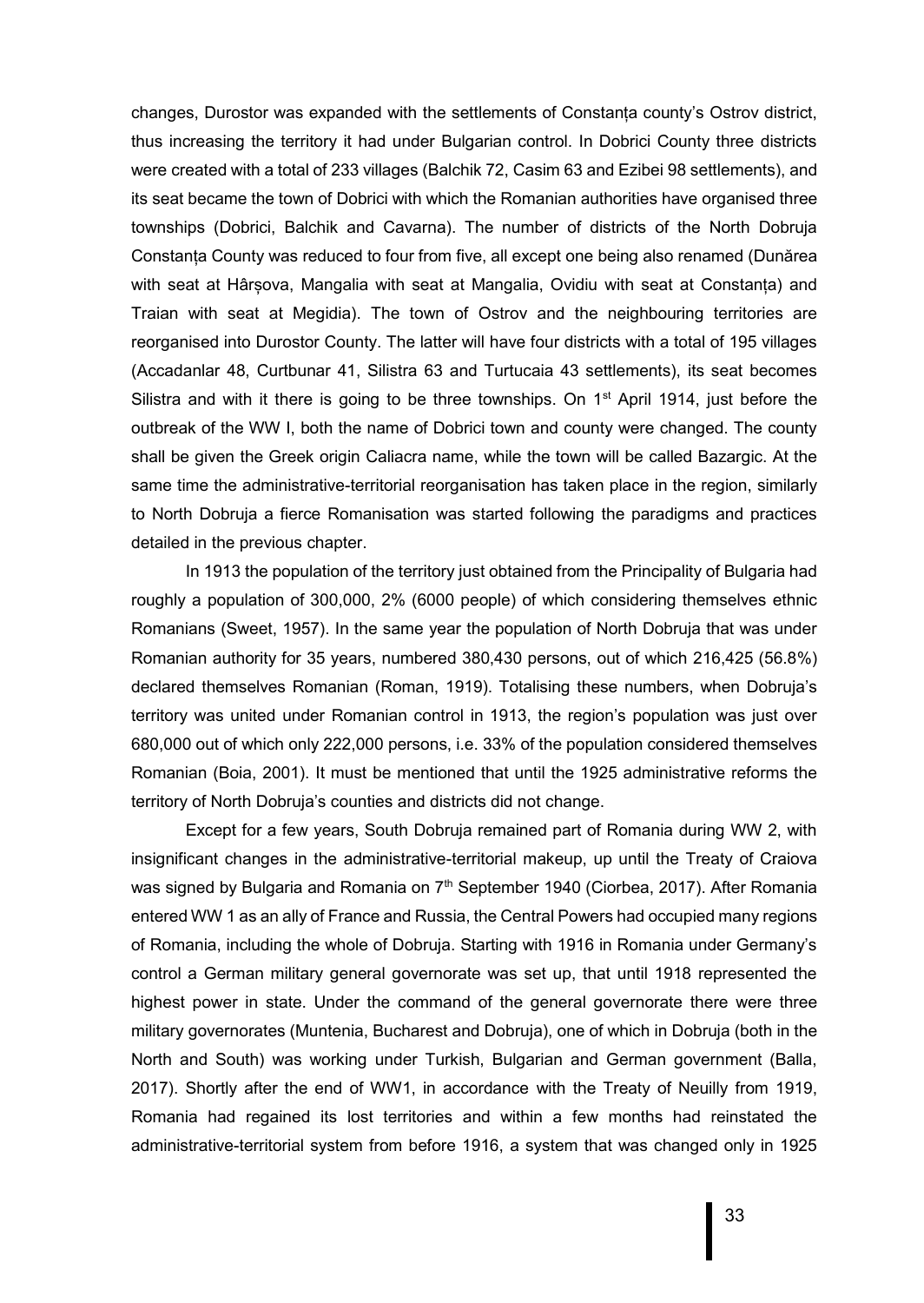when a new law for the unification of administration was adopted in the wake of Greater Romania.

#### **5. The Administration of Dobruja between 1926-1940**

In the period between 1926 and 1938 Romania saw only three short-lived administrative reforms, the contents, characteristics and consequences of which we have detailed in the previous study. Greater Romania's first administrative law adopted on  $14<sup>th</sup>$  June 1925 was meant to unify the administration of the different regions abolishing their characteristics (Lua, Mo nr. 128, 1925). Although starting with the adoption of the new administrative law all regulations came into force, on 22<sup>nd</sup> December 1925 the Parliament introduced an amending law due to which the implementation of the first law happened only on 1<sup>st</sup> January 1926 (Lua, Mo nr. 283, 1925). In regards of Dobruja's four counties Tulcea suffered only minor changes, renaming the Sulina and Tulcea districts to Gurile Dunării and Topolog. At this time the four districts of Tulcea County included 155 villages (Babadag 27, Măcin 37, Gurile Dunării 57 and Topolog 34 settlements), its seat remained the town of Tulcea, respectively the number of the town's communes was reduced from seven to five (Tulcea, Babadag, Sulina, Isaccea and Măcin). In case of the other three counties significant changes were implemented. The four districts of Constanța were increased to seven, and one of them is renamed (Cernavodă, Dunărea, Ferdinand I, Mangalia, Megidia, Negru Vodă and Traian). At this time the seven districts of the county were made up of 202 villages (Cernavodă 15, Dunărea 26, Ferdinand I 37, Mangalia 24, Megidia 26, Negru Vodă 37 and Traian 37 settlements), its seat remained at Constanța, respectively the number of the town's communes is increased from four to eight. In Caliacra County a fourth district of forty settlements is created under the name of Stejarul. In case of Durostor County similar renaming is implemented, by dividing Silistra into two the district, Doimușlar with 33 villages and the district Ostrov with 30 settlements are created. As a result of the administrative-territorial reorganisations, the four districts of the newly created Caliacra encompassed 233 villages (Balchik 72, Casim 63, Ezibei 58 and Stejarul 40 settlements), its seat remained Bazargic and also retained the number of the communes. The five districts of Durostor County encompassed a total of 195 villages (Accadanlar 48, Curtbunar 41, Silistra 33, Turtucaia 43 and Ostrov 30 settlements), retaining its seat at Silistra and also the number of the communes.

The regulations regarding the unification of administration manifested in measures meant to facilitate the assimilation of national minorities. As an example, one can highlight the law regarding elementary education, adopted on  $26<sup>th</sup>$  July 1926 that as in the case of the Szeklerland, did not favour Dobruja. Staring with the following academic year, paragraph 159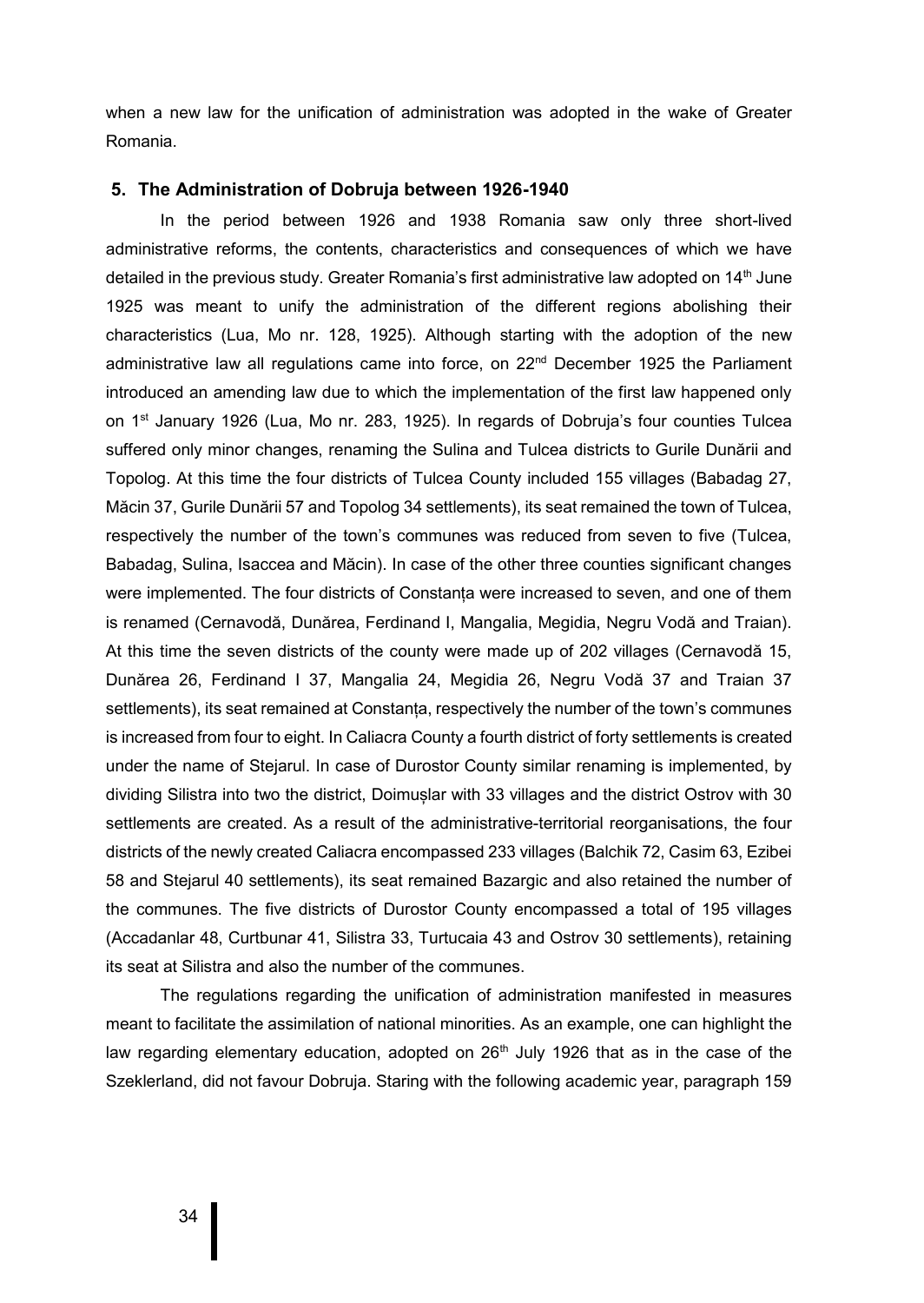of the above law ordered the setting up of so-called "culture zones" in case of 20 counties<sup>1</sup> where the number of ethnic minorities was significant (Balogh, 1996). The essence of these provisions was to bring in ethnic Romanian teachers, offering significant financial aid for those who through their activities promoted the Romanian language and culture and worked in order to facilitate the assimilation of national minorities. The law ensured this financial aid for the teacher for a period of ten years, and those who settled in the settlements in question were given a complimentary ten acre property (Hamangiu, 1926). Beyond the sense of life resulted from this discriminative phenomenon (Tóth, 2009),<sup>2</sup> the indignation of the local communities was fuelled by the fact that the funds isolated for the building of schools was used only to build schools where the language of education was Romanian, respectively only those school building were repaired where the school was then transformed into a Romanian one.

With the coming to power of the Maniu government, the need for administrative reforms was again in the foreground, arguing that the provisions of the previous law were outdated. The second administrative law of Greater Romania that was concerned with the organisation of local administrations, was adopted in July, 1929, and then published on  $3<sup>rd</sup>$  August 1929. One of the most important implementation was, in contrast with the unifying law of 1925, the creation of the seven ministry directorates (Loal, Mo nr. 170, 1929), which according to the government's opinion, in these regions had taken into account the national composition, their historical characteristics and also the relationship system between the counties and the settlements.<sup>3</sup> Dobruja was placed under the control of the Bucharest Ministry Directorate (Săgeată, 2013). Although administrative units created along the borders of the historic regions promised a certain autonomy, in fact they were under the control of the central power (Bajtalan, 2013). Consequently local administration, problem-solving were still not independent, e.g. regarding the use of minority languages the final decision belonged to the highest administrative council, which clearly signals the fact that the issues of language rights were not yet solved (Fábián, 2018). The dissolution of the elected bodies, the interim committees, respectively the new elections that followed the adoption of the administrative law, will be discussed in detail in a following study. As these elections were held based on political considerations, their course in Dobruja was similar to that from the Szeklerland.

In 1936 a new administrative law was drafted (Mo nr. 73, 1936) and then adopted by Parliament on  $27<sup>th</sup>$  March. The new legislation was based on the provisions of the Liberal

1

<sup>1</sup> 10 from Transylvania: Bihor, Sălaj, Maramureș, Hunedoara, Odorhei, Ciuc, Trei Scaune, Mureș-Turda, Turda-Arieș; 4 from Bucovina: Vișnița, Văscăuți, Cotmani, Zastavna; 4 in Bessarabia: Hotin, Tighina, Cetatea-Albă, Ismail; in South Dobruja (Cadrilater) 2: Durostor, Caliacra.

<sup>2</sup> In case of Romanians coming from other counties we are talking about positive discrimination, while the local Romanian, respectively ethnic Hungarian population was discriminated.

<sup>3</sup> The Ministry Directorates got their names from the seats of the regions and were as follows: București – Muntenia, Cernăuți – Bucovina, Iași – Moldova, Chișinău – Bessarabia, Cluj – Transylvania, Craiova – Oltenia and Timișoara – Banat.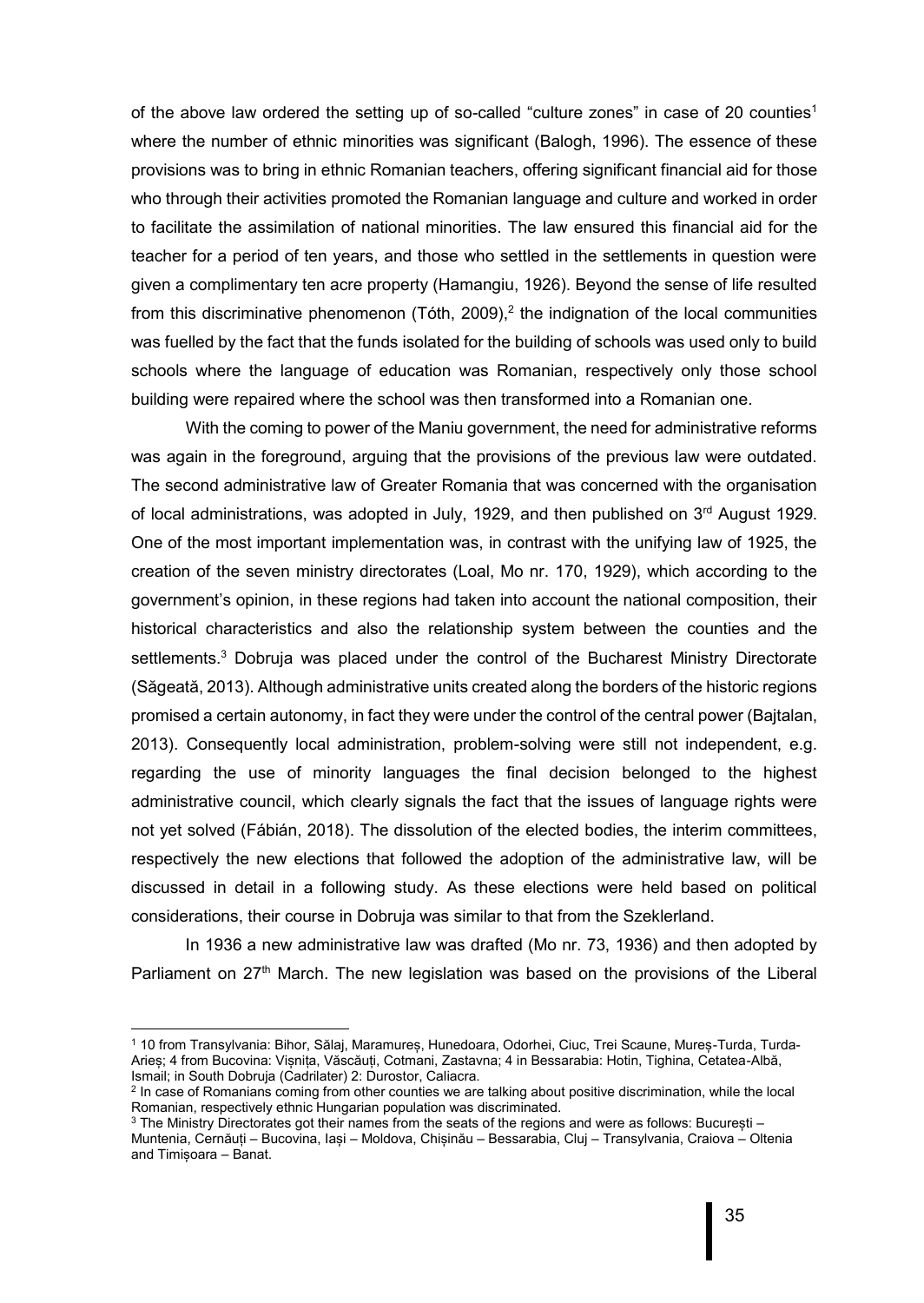Party's 1925 administrative law (Mo nr. 73/2, 1936). This new law abolished the law of 1929 and its efforts of decentralisation. In the case of Dobruja it basically meant that the region's administrative-territorial system from 1925 was strengthened. Furthermore, the new law contained restrictive regulations regarding the national minorities, prohibiting the use of mother tongue during the meetings of the county and local councils. On  $10<sup>th</sup>$  February 1938 the Gogagovernment resigned which also signalled the end of interwar Romanian democracy and the start of a royal dictatorship.

Before the Treaty of Craiova, Dobruja witnessed only one major reorganisation from an administrative point of view, and this happened in 1938. The new law of administration issued by Carol II was shaped around the new Constitution published on  $27<sup>th</sup>$  February (Mo nr. 187, 1938). The author of this plan of reorganisation was Armand Călinescu who changed the bases of the country's political system.<sup>4</sup> His goal was to create an administration that was independent of politics, thus operating administrative legislation in harmony (Mikó, 1941). Under the provisions of the new law Romania was divided into ten provinces<sup>5</sup> that were headed by Royal Governors (so called Royal Residents). The law abolished the counties' legal personality as a result this level of administration along with the districts became insignificant.

During the shaping of the provinces, though in a negative sense, a significant attention was given to the country's historic regions, borders, in order to equally ensure the majority of ethnic Romanians in every province. Based on this, three of the territories of historic Dobruja were included in the Sea province (Ținutul Mării), and one in the Danube/Lower-Danube province (Ținutul Dunării). The Sea Province with its seat in Constanța was created by the merger of Caliacra, Constanța, Durostor and Ialomița counties. As Royal Governor Nicolae Ottescu was named and after that Traian Er. Grigorescu. The Danube/Lower-Danube province with its seat in Galați was created by the merger of Brăila, Cahul, Covurlui, Fălciu, Ismail, Putna, Râmnicu Sărat, Tecuci, Tulcea and Tutova counties. Governor was Victor Cădere, followed by Constantin C. Giurescu and then by Paul Goma.

Between 1938-40 due to the royal dictatorship's ideas regarding public administration the interim committees disappeared, in the same time as a result of ultra-centralisation the local elites were forced out of from the leadership of the administrative divisions. As during the two previous decades this time as well the interests of the central government prevailed over the interests of the local communities. A difference can be observed though, while under the previous governments there was a certain decentralisation and the national composition of the counties and communities was mixed, under the royal dictatorship everything was controlled from Bucharest, respectively the administrative representatives were exclusively ethnic

 $\overline{a}$ 

<sup>&</sup>lt;sup>4</sup> The new Constitution in No. 48 of 27<sup>th</sup> February 1938 of the MO, the law of administration in No. 187 of 14<sup>th</sup> August 1938.

<sup>5</sup> 1. Argeși/Bucegi, 2. Nistru, 3. Dunărea/Dunărea de Jos, 4. Crișuri, 5. Mureș, 6. Prut, 7. Suceava, 8. Timiș, 9. Mării and 10. Jiu districts.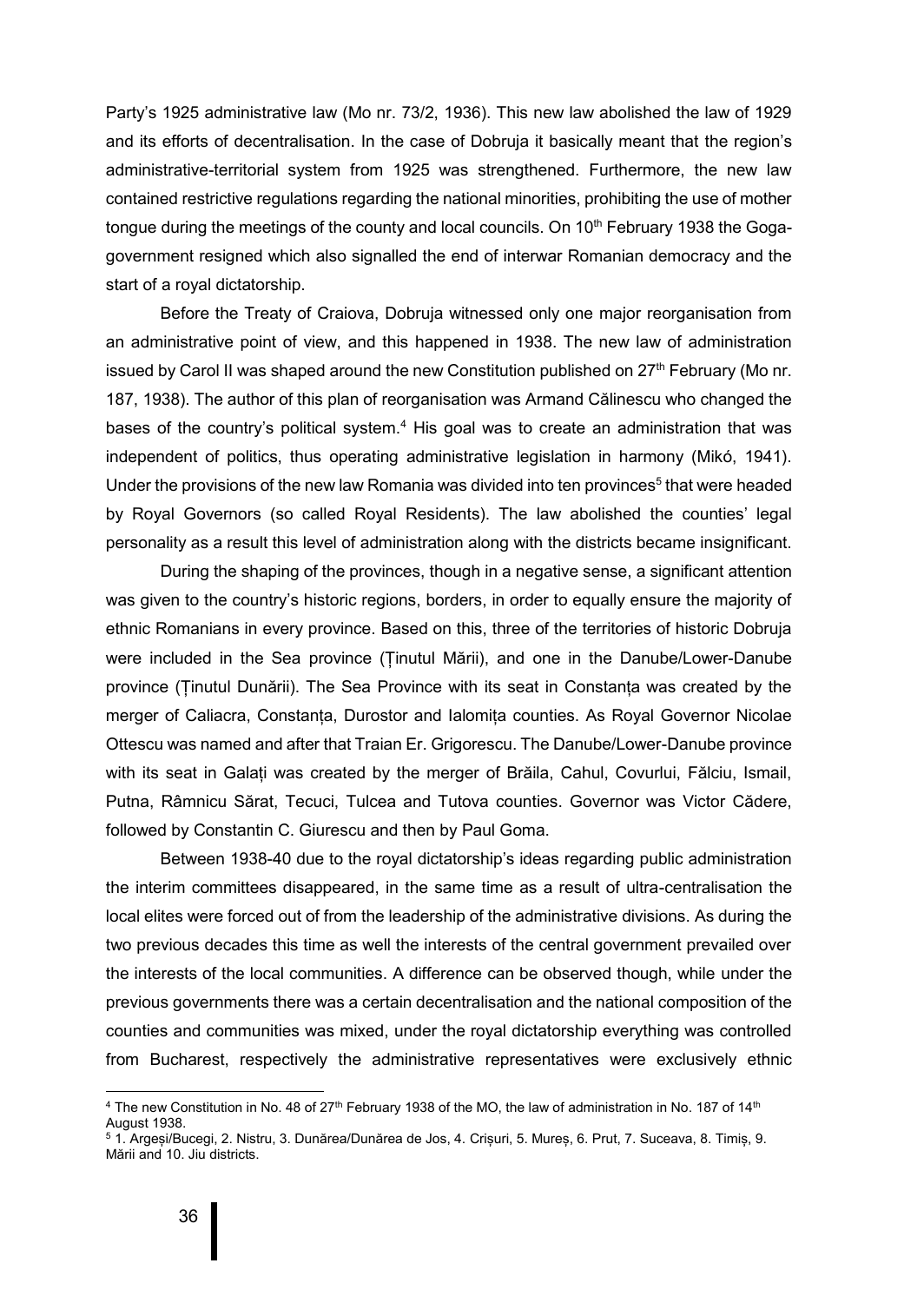Romanians. Under the provisions of the Treaty of Craiova, signed on 7<sup>th</sup> September 1940, the Cadrilater, i.e. South Dobruja's two counties were returned back to Bulgaria.

#### **Conclusion**

Dobruja's administrative-territorial system after it was broke off the Ottoman Empire changed several times in order to acclimatize and maintain the Romanian rule above the region. The Romanian administration with French roots, which was to be implemented in the case of Dobruja was created during 1862-64 and meant a major change compared to the Ottoman administrative system in the above mentioned region. After Dobruja was annexed to Romania, the state's central powers started a rapid administrative-territorial reorganization to begin the assimilation process of the local ethnicities, named by them integration. By the fact that the state's leadership supported mass migration in the region by bringing settles here in large groups, different communities from other Romanian regions, one can say that the state took the first step towards the colonisation of Dobruja. With the mobilisation of large material resources within two years state institutions are created with corresponding buildings, health centres, pharmacies, public baths, economic and cultural associations, banks, schools and churches are brought to life. A special attention was given to education, and though it seemed flexible and broad, one of the objectives was to aid the assimilation of the different nationalities within the region.

All in all, through the different segments presented in the study, we can follow the progression of a region with a unique feature (geographical position, geopolitical history, multiethnic and multi-cultural population), which develops from an undesired status into a symbol of national unity. Russia only uses Dobruja to gain other benefits by it, Romania does not initially want to own it's territory, but years later it is mentioned as an important part of the country. So initially the administrative-territorial changes were not made to improve the living standards for the inhabitants of the region, this goal was only formulated after Dobruja was partly colonized. Regarding the effectiveness of the reforms carried out by the authorities, one can say that they were successful from the point of view of the designated aims.

### **References**

ÁDÁM, L. 2016. *Urak – A szkíták hihető története*. Budapest, 2016 [Online], pp. 67-70. [Cited 23 Aprilie 2021] https://mek.oszk.hu/15500/15571/15571.pdf

BAJTALAN, H. 2013. *A regionalizáció folyamata Romániában (1859-2013)*. Erdélyi társadalom, 11 (2), Kolozsvár, 2013, pp. 69-71.

BALLA, T. 1998. *Bulgária felszabadulásának és az önálló bolgár hadsereg létrejöttének 120. évfordulója*. Nemzetközi tudományos konferencia, Szófia, 1998, pp. 4-9.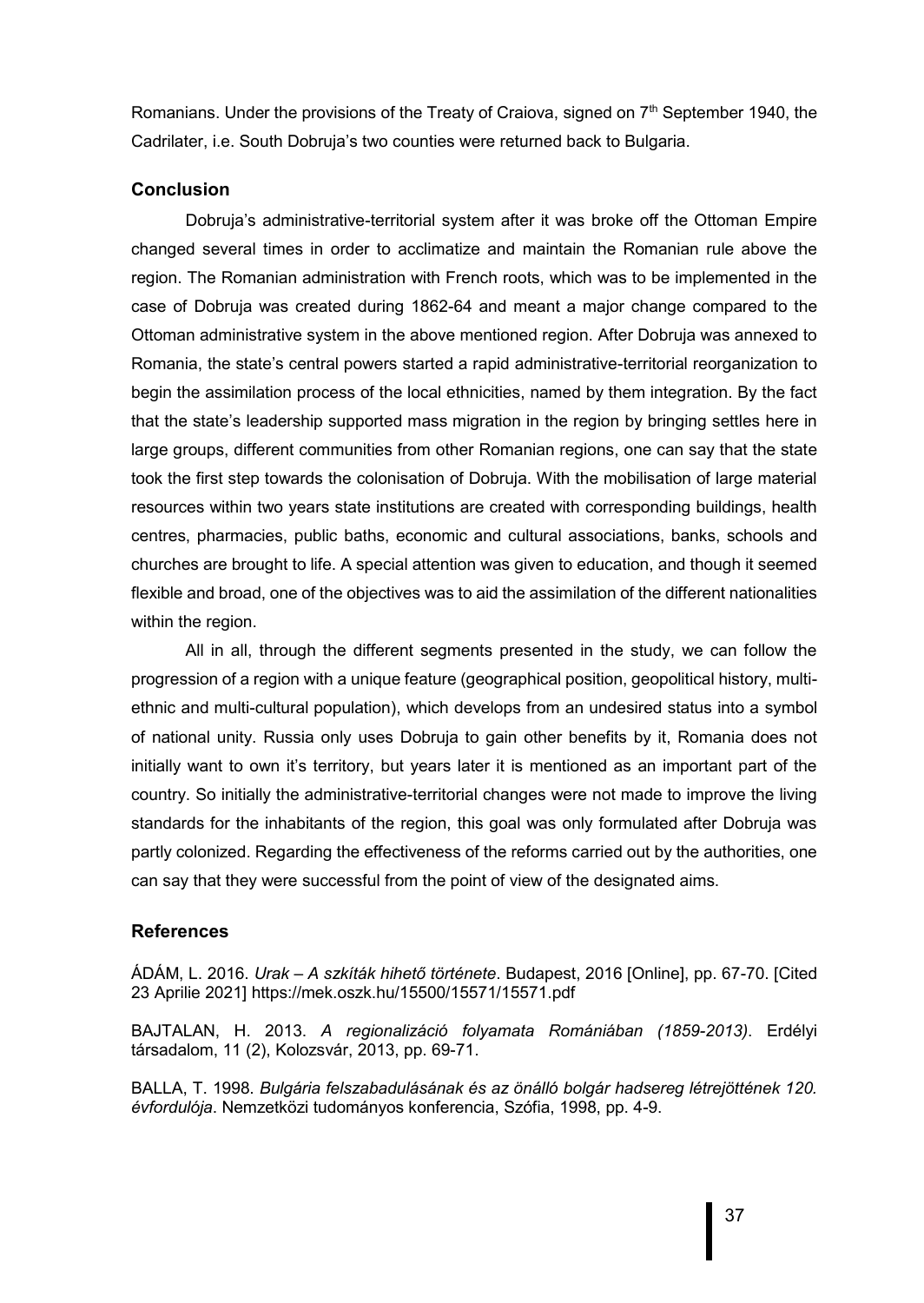BALLA, T. 2017. *Ausztria-Magyarország részvétele a megszállott Románia katonai kormányzásában, 1916-1918*. Hadtörténelmi szemle, 2017/1, pp. 114-120.

BALOGH, J. 1996. *Az erdélyi hatalomváltás és a magyar közoktatás 1918–1928.* Püski Kiadó Kft, Budapest, 1996, pp. 64.

BÁNOSI, Gy. and VERESEGYHÁZI, B. 1999. *Eltűnt népek, eltűnt birodalmak kislexikona*. Anno kiadó, Budapest, 1999, pp. 53-54.

BOIA, L. 2001. *History and Myth in Romanian Consciousness.* Central European University Press, Budapest, 2001, pp. 182.

BOÓR, F. 2012. *A székiség vezérelve.* In: A magyar nemzet. Hun-Idea szellemi hagyományőrző műhely, Budapest, 2012, pp. 231-245.

CANNON, A. 2019. *Administrative-Territorial Divisions in Bulgaria*. Bulgarian statistics – a resource guide. Springshare – Library of Congress Legal, 2019 [Online]. [Cited 23 May 2021] https://guides.loc.gov/bulgarian-statistics/administrative-territorial-divisions

CIORBEA, V. 2017. *Situația dobrogei între anii 1916-1918 în izvoare germane istorice de epocă*. Annals of the academy of Romanian Scientists, series on History and Archaeology Sciences, vol. 9 (2), 2017, pp. 51-76.

COCIU, M. 1993. *Spațiul istoric și etnic românesc (vol. 3)*. Editura Militară, București, 1993, p. 11.

CSERNI, B. 2014. *Alsó-fehér vármegye története a római korban*. Históriaantik könyvkiadó, Budapest, 2014, pp. 107-110.

DEMETER, G. SCHREK, K. PENKA, P BALOGH, Á. SOKCSEVITS, D. BÍRÓ, L. ÁBRAHÁM, B. 2020. *Balkán kronológia I. (Birodalmak szorításában, 1700-1878)*. Institut za Istoricheski Izsledvaniya BAN - Bölcsészettudományi Kutatóközpont, Történettudományi Intézet, Budapest-Szófia, 2020, pp. 155-225.

DIÓSZEGI, I. 1961. *Ausztria-Magyarország és Bulgária a San Stefanó-i béke után (1878- 1879)*. Akadémia kiadó, Budapest, 1961, pp. 122.

FÁBIÁN, Gy. 2018. *A nemzeti kisebbségi jogok biztosításának alakulása Romániában 1918- 2018, avagy "A gyulafehérvári ígéretek megtagadásától a Minority SafePack ellenzéséig – 100 év romániai kisebbségjogi történet"*. Acta Universitas Sapientiae, Legal Studies*,* 7 (2), Kolozsvár, 2018, pp. 176-177.

FARAGÓ, I. 2017. *Térképészeti földrajz III. Románok és Moldovánok*. Eötvös Loránd Tudományegyetem Informatikai Kara, Budapest, 2017, pp. 44-52.

HAMANGIU, CN. 1926. *Codul general al României, vol. XI-XII, Legi uzuale 1922-1926*. Alcalay & Co, București, 1926, pp. 555.

IORDACHI, C. 2000. *"A románok Kaliforniája" – a román határ kiterjesztése Észak-Dobrudzsában 1878-1913*. Replika (2000) vol. 41-42, pp. 241.

IORDACHI C. 2002. *Citizenship, nation- and state-building: The integration of Norther Dobrogea into Romania, 1878-1913*. William Chase, Bob Donnorummo, Ronald H. Linden (eds.): The Carl Beck Papers for Russian and East European Studies. University of Pittsburgh, Pittsburgh, pp. 9-32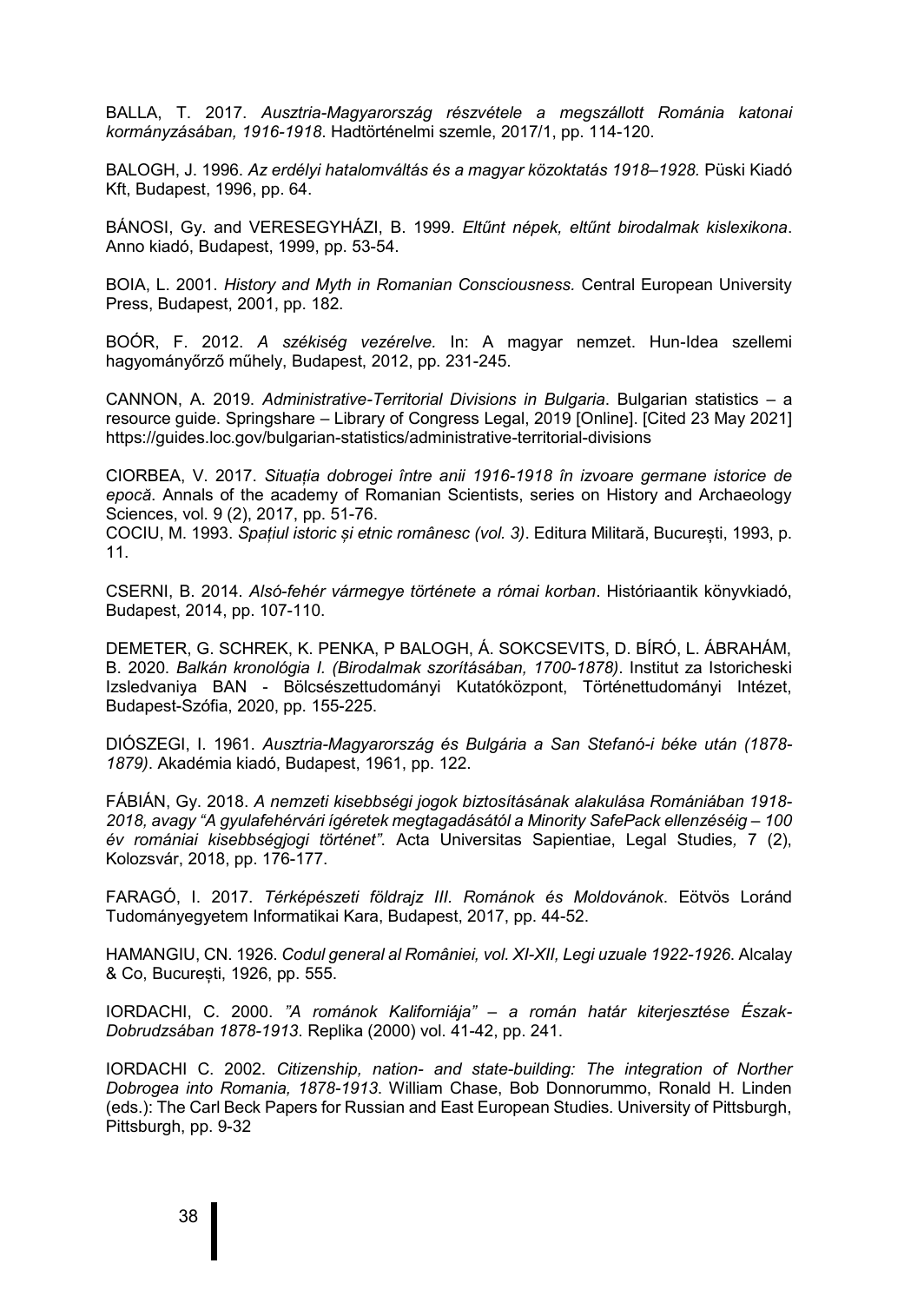JELAVICH, B. 1996. *A Balkán története II*. Osiris kiadó-2000, Budapest, 1996, pp. 75-98. KOSEV, D. HRISTOV, H. ANGELOV, D. 1963. *A Short History of Bulgaria*. Foreign Languages Press, Sofia, 1963, pp. 461.

LAHOVARI, GI. 1902. *Marele dicționar geografic al României (vol. II, V)*. Stab. Grafic J. V. Socecu, București, 1902 [Online], pp. 651-657. [Cited 23 May 2021] https://archive.org/details/MareleDictionarGeograficAlRominiei5/mode/2up?view=theater

LAYARD, A. H. 1877. *British ambassador in Constantinople to the earl of Derby, British foreign secretary. 21 Jan. 1877*. BilaI Șimșir (ed.). Turkish emigrations from the Balkans: documents, doc. no. 153. Türk Tarih Kurumu, Ankara, 1989, pp. 283

Lege pentru organizarea administratiei locale (LOAL, "Law for the organization of local administration"). Monitorul Oficial al Regatului României (MO, "Official Monitor of the Kingdom of Romania"), nr. 170 (3rd July 1929)

*Lege pentru unificarea administrativă* (LUA, "Law for administrative unification"). Monitorul Oficial al Regatului României (MO, "Official Monitor of the Kingdom of Romania"), nr. 128. (14<sup>th</sup> July 1925)

*Lege privind modificarea unor prevederi* (LUA, "Law on amending certain provisions"). Monitorul Oficial al Regatului României (MO, "Official Monitor of the Kingdom of Romania"), nr. 283 (22nd December 1925)

MARCZALI, H. BOROVSZKY, S. GYOMLAY, Gy. GOLDZIHER, I. MIKA, S. GERÉB, J. ÁLDÁSSY, A. FOGARASSY, A. 1990. *Nagy képes világtörténelem, II. kötet - A görögök története a római hódítás koráig*. Babits kiadó, Budapest, 1990, pp. 519-551.

MARIAN, M. MIHALCEA, A. 2008. *Italienii din Dobrogea – Mica Italie a unor meșteri mari. 150 de ani de istorie comună*. Virgil Coman (ed.). Dobrogea – model de conviețuire multietnică și multiculturală. Editura Muntenia, Constanța, 2008, pp. 133-147.

MÁRKUSZ, L. 2019. *A "keleti válság" (1875-1878) és az albán nemzetté válás kezdetei*. Külügyi szemle, 2019 (tél), pp. 21-47.

MCPHERSON, C. 2009. *Fact and fiction – Crassus, Augustus and the Spolia Opima*. Hirundo, the McGill Journal of Classical Studies, Vol. 8, 2009, pp. 23-24.

MIKÓ, I. 1941. *Huszonkét év*. Studium, Budapest, 1941, pp. 214. Monitorul Oficial al Regatului României (MO, "Official Monitor of the Kingdom of Romania"), nr. 187 (14th August 1938)

Monitorul Oficial al Regatului României (MO, "Official Monitor of the Kingdom of Romania"), nr. 73 (27th March 1936)

Monitorul Oficial al Regatului României (MO, "Official Monitor of the Kingdom of Romania"), nr. 73/2 (7th March 1936)

NEGULESCU, NT. 1928. *Administrația în Dobrogea veche*. Analele Dobrogei, anul IX (1), 1928, pp. 719-734.

OCHEȘEANU, R. 1970. *Monedele basileului Moskon aflate în colecțiile Muzeului de arheologie Constanța*. Pontica 3, 1970, pp. 125-128. OSTROGORSKY, G. 2003. *A bizánci állam története*. Osiris kiadó, Budapest, 2003, pp. 45- 74.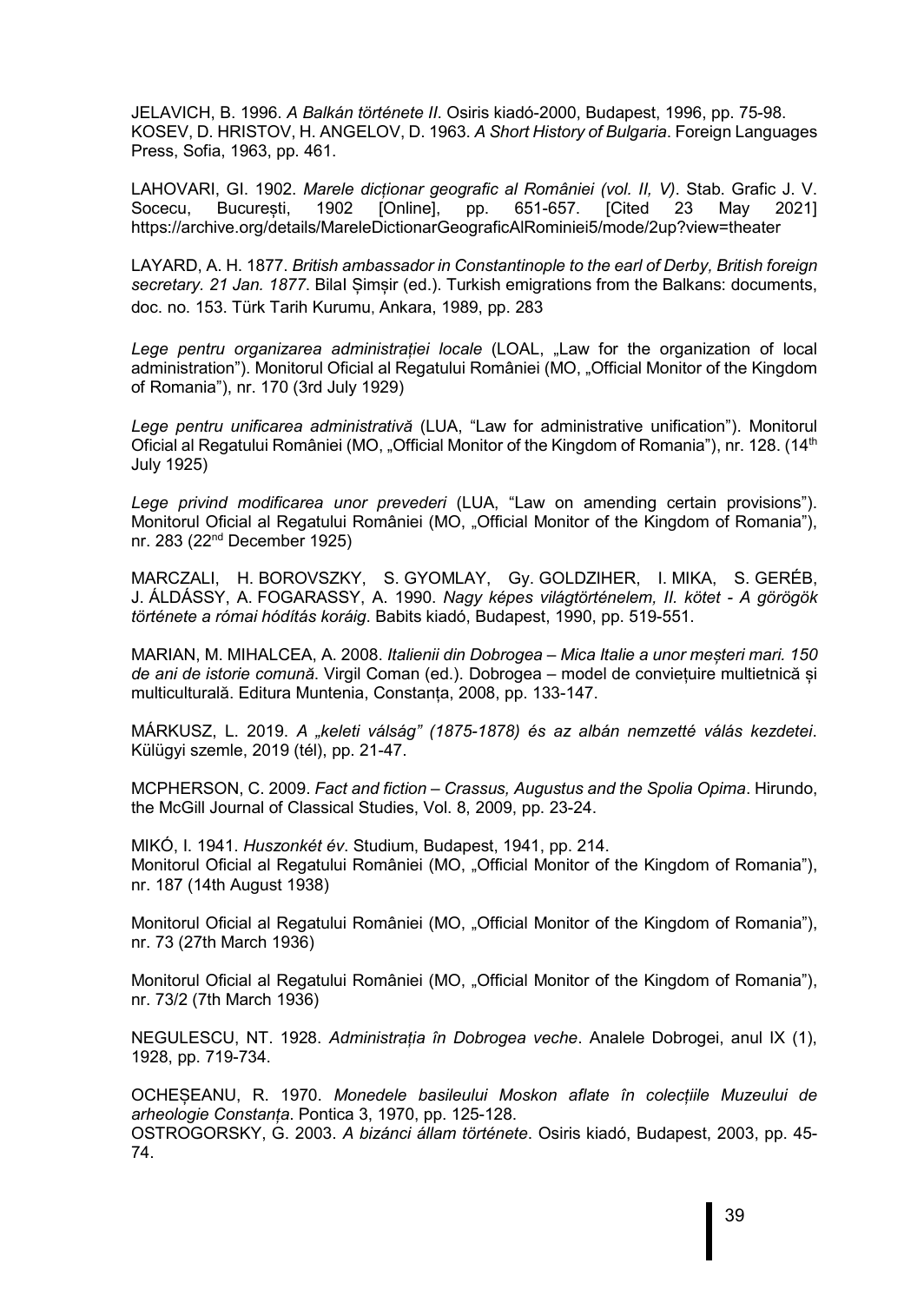PĂTRAȘCU, DV. 2011. *Regulamentul privind organizarea administrativă a Dobrogei*. Litua – studii și cercetări XIII, Muzeul județean Gorj "Alexandru Ștefulescu", Târgu Jiu, 2011, pp. 101- 114.

PECZ, V. 1984-1985. *Ókori lexikon I-IV (I.-IV.)*. Könyvértékesítési vállalat, Budapest, 1984- 1985, pp. 540-681

PINAR, Ü. 2012. *Immediate effects of the 1877-1878 Russo-Ottoman war on Muslims of Bulgaria*. History studies (2012), vol. 13, pp. 153-166

RAFFAY, E. 1989. *A vajdaságoktól a birodalomig*. JATE kiadó, Szeged, 1989, pp. 19-44.

RAFFAY, E. 2010. *Balkán birodalom (Nagy-Románia megteremtése, 1866-1920)*. Kárpátia Stúdió Kft, Csíkszereda-Budapest, 2010, pp. 16-59.

RĂDULESCU, A. BITOLEANU, I. 1998. *Istoria Dobrogei*. Ex Ponto, Constanța, 1998, pp. 333- 381.

ROMAN, JN. 1919. *La population de la Dobrogea. D'apres le recensement du 1er janvier 1913*. Anghel Demetrescu (ed.): La Dobrogea Roumaine. Études et documents. L'Institut pour l'*étude* de L'Europe sudorientale, Bucarest, 1919, pp. 176.

SĂGEATĂ, R. 2013. *Organizarea administrativ-teritorială a României, evoluție - Propuneri de optimizare*. Academia română - Institutul de geografie, București, 2013, pp. 7.

SISKA, K. 2017. *Az Oszmán közigazgatási rendszer dimenziói*. Pro Publico Bono – Magyar közigazgatás, 2017/1, pp. 180-194.

SWEET, PR. et al. 1957. *Documents on German foreign policy, 1918–1945.* U.S. Government Printing Office, Washington, 1957, pp. 336.

SZABÓ, P. 2014. *Hol is van Szkítia? Egy földrajzi fogalom történeti topográfiai változásairól*. Belvedere 2014 (3), pp. 27-36.

THOMPSON, W. C. 2022. *Nordic, Central & Southeastern Europe*. The World Today serioes 2020-2022 [Online]. Rowman & Littlefield Publishing Group, Lanham, pp. 555 [Cited 8 November 2021] https://books.google.ro/books?id=lttJEAAAQBAJ&printsec=frontcover#v=onepage&q&f=false

TÓTH, S. 2009. *A román politikai gondolkodás geopolitikai alapjai (doktori értekezés)*. Zrínyi Miklós Nemzetvédelmi Egyetem, Budapest, 2009, pp. 21.

TÓTH, Sz. 2009. *A "kultúrzóna" – Szükség vagy politikai cél? Gondolatok a két világháború közötti román tanügyi törvények kapcsán*. Acta Siculica 2009 **(**A Székely Nemzeti Múzeum Évkönyve), Székely Nemzeti Múzeum, Sepsiszentgyörgy, 2009, pp. 525-532.

TUPLIN, C. 2010. *Revisiting Dareios' Scythian Expedition*. Nieling Jens, Rehm Ellen (eds.): Achaemenid Impact in the Black Sea - Communication of Powers. Aarhus University Press, Aarhus, 2010, pp. 281-312.

UNGUREANU, A. 2009. *Istoria constituțională a României*. Analele Universității "Constantin Brâncusi" din Târgu Jiu, seria științe juridice, nr. 2/2009, pp. 129-142.